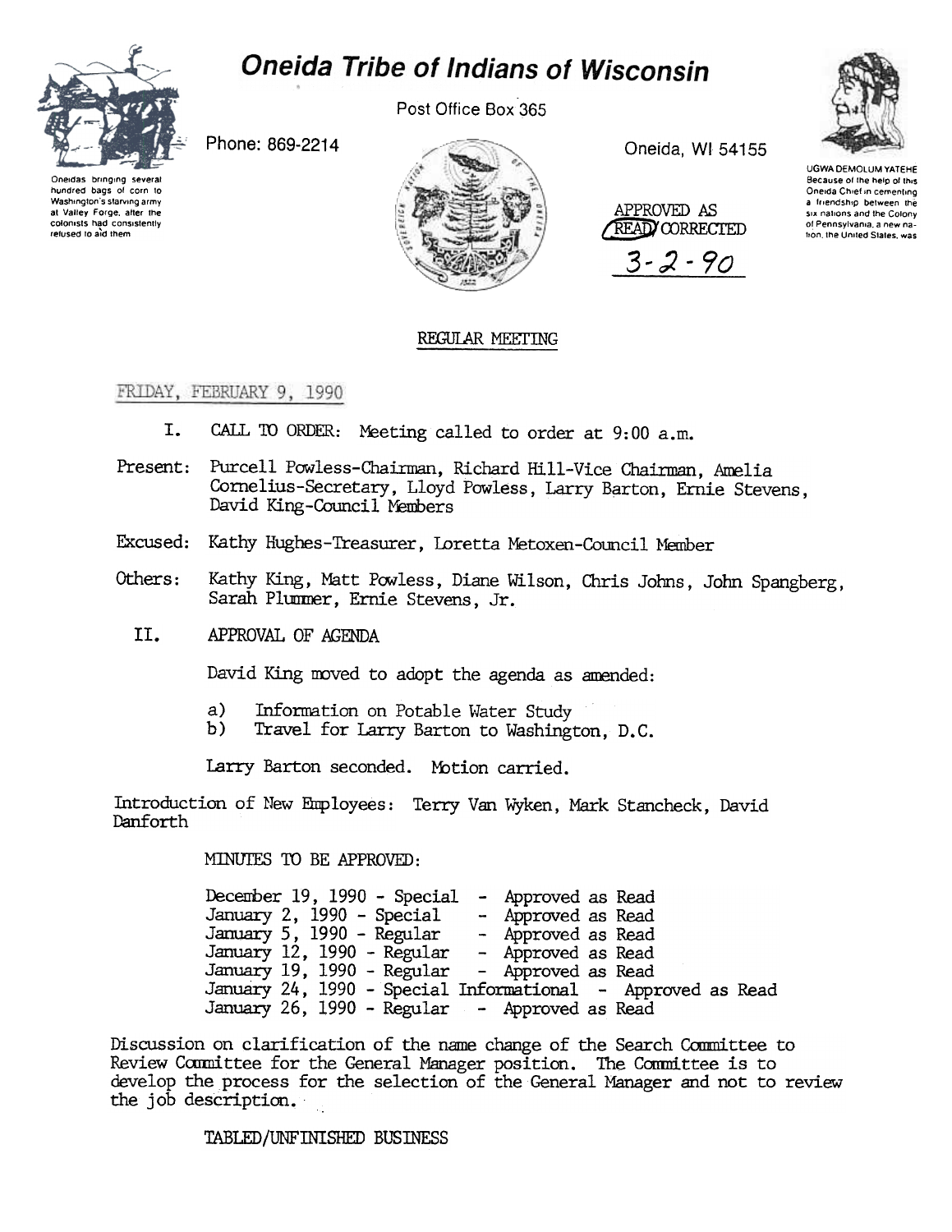ONEIDA TRIBE OF INDIANS OF WISCONSTN FEBRUARY 9, 1990 - REGULAR MEETING Page 2

- $\overline{V}$ **REPORTS:** 
	- 1. HUMAN RESOURCES
		- Approval Requested for: a)
			- $1.$ Community Development Manager's Job Description

The description being posted and approved by the Business Committee was not the same as approved by the ED&P Committee, therefore it was being requested to approve the position as approved by the ED&P Committee.

Rick Hill moved to amend Item #1 under qualification to include 5-6 years of experience in community development, Ernie Stevens seconded. Motion carried.

Lloyd Powless moved to approve the amended position for posting, David King seconded. Motion carried.

#### $b)$ Hiring Information:

- $1.$ Economic Support Specialist at I/M Office - Connie M. Vandehei
- Oneida Fitness Center Director Eric Krawczyk  $2.$
- $3.$ Secretary to Principal - Martha Merrell
- Clerk/Typist Land Office Tonya Webster 4.
- $5.$ Youth Counselors at Oneida Youth Home - David Danforth, Dennis Danforth Karen Hamilton, Anthony Powless
	- Transfers/Reassignments/Promotions  $\mathbf{c}$
- $1.$ Reassignment of Terry A. Van Wychen to Billing Operations Supervisor from Billing Clerk Health Center
	- $2.$ TRAVEL REPORTS
		- Lloyd Powless Milwaukee, WI Jan. 24 & 25, 1990 for  $a)$ Annual Joint State Convention and Exhibit Show, and February 1-4, 1990 for Area Community Tribal Schools Meeting.

The WIEA Association will be asking Senator Inouye to hold education hearings in Green Bay as a part of the WIEA Conference in October.

- VI. NEW BUSINESS
	- 1. RESOLUTIONS: None Scheduled
	- 2. REQUESTS:
		- Finance & Appropriation Recommendations of  $2/6/90$  $A_{\bullet}$
- $1)$ TABLED ITEM: Equipment Purchase from Oneida Housing Authority for scaffolding. OHA stated they would no longer hold the scaffolding for the Tribe if purchase was not made as soon as possible. After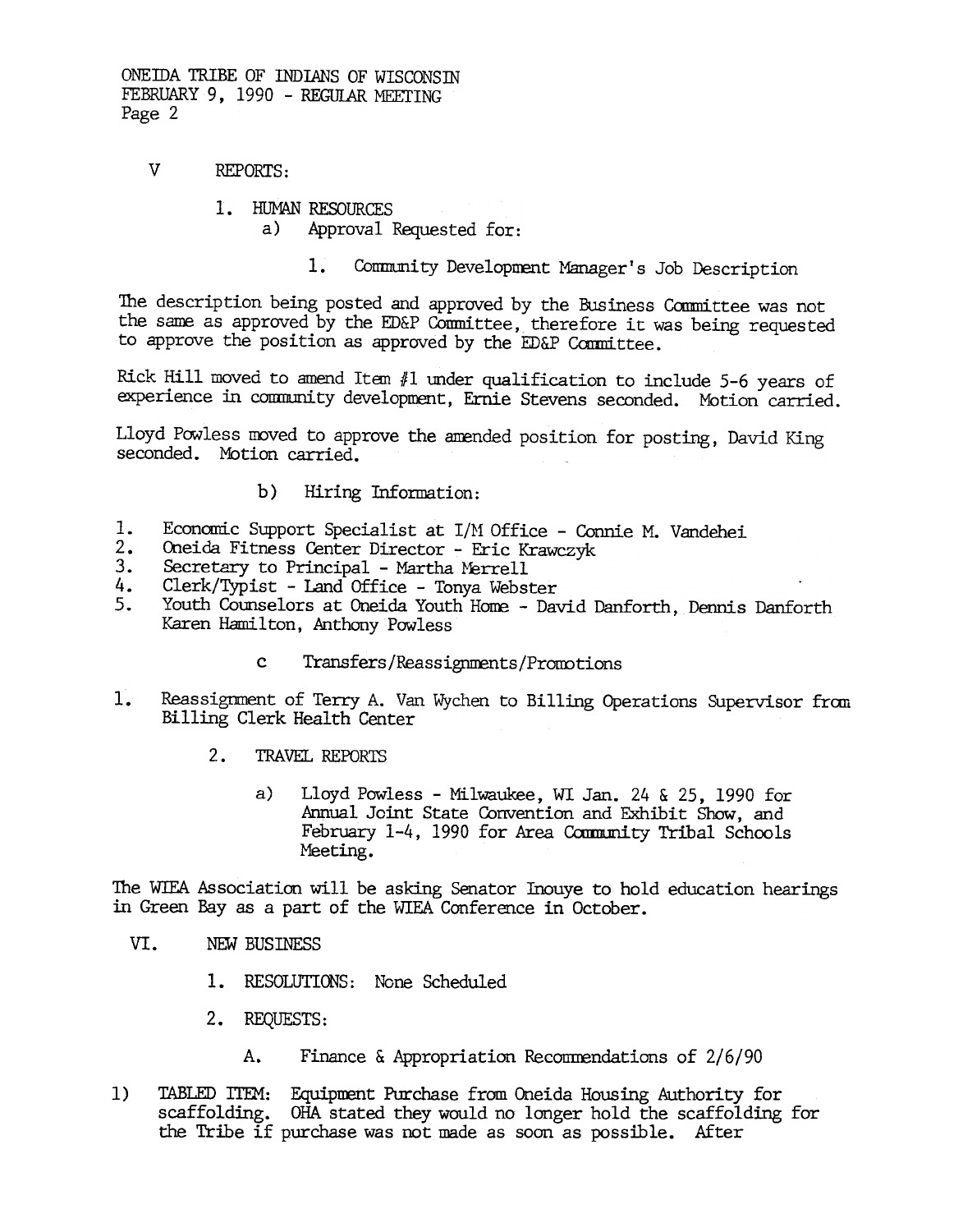ONEIDA TRIBE OF INDIANS OF WISCONSTN FEBRUARY 9, 1990 - REGULAR MEETING Page 3

FINANCE & APPROPRIATIONS (Continued)

Item  $#1$  (Continued)

discussion, it was reconuended by F&A to purchase the scaffolding with funds to come from the Equipment Capital budget. Rick Hill moved to take from table, Larry Barton seconded. Motion carried. Rick Hill moved to approve, seconded and carried.

2) Equipment Purchase - Parks & Wildlife - Request to purchase a riding lawnmower @ 5,100, snowmobile @ 3,296.27, ATV @ 3,351.00, and a brush saw  $@ 484.00.$  for a total of \$11,747.27. No purchase of equipment would occur without the written contract extension (from BIA) and final approval from Kathy King. David King moved to approve, Larry Barton seconded. Motion carried.

There is a need to have a policy in place for the monitoring of tribal equipment so that employees do not misuse equipment.

Amelia Cornelius moved to request Building & Grounds Manager to present us a policy on the use of equipnent within 30 days, David King seconded.

Larry Barton moved to amend the motion to include the development of a policy on safety of the equipment and training for the use of equipment in conjunction with the Safety Committee, David King seconded. Motion carried. Main notion carried.

> $B_{-}$ Nominations for appointnents to the Anerican Indian Language and Culture Board - Amelia Cornelius

David King moved to recommend Ernie Stevens Jr., for the Board, Larry Barton seconded. Motion carried. Ernie Stevens Sr. abstained.

c. Bingo Pass Request for AIRO Club -Thelma Mclester

Larry Barton moved to authorize the use of Bingo passes (not to exceed 5) for the AIRO Club, Native American Indian Pow-wow. David King seconded. Motion carried.

- 3. CONTRACTS/AGREEMENTS: None Scheduled
- 4. TRAVEL/VACATION
- A. Travel: Kathy Hughes to Las Vegas & Needles to attend meeting with Fort Mbjave Reservation on Bonding Issues, Feb. 28-Mardh 5, 1990. Amelia Cornelius moved to approve, Larry Barton seconded. Motion carried. Ernie Stevens Sr. opposed.
- B. Travel: Amelia Cornelius to Las Vegas, to attend the Indian Gaming Forum Conference and the Fort Mojave Meetings - Feb. 28-March 4, 1990. Lloyd Powless moved to approve, Larry Barton seconded. Motion carried. Ernie Stevens Sr. opposed. Amelia Cornelius abstained.